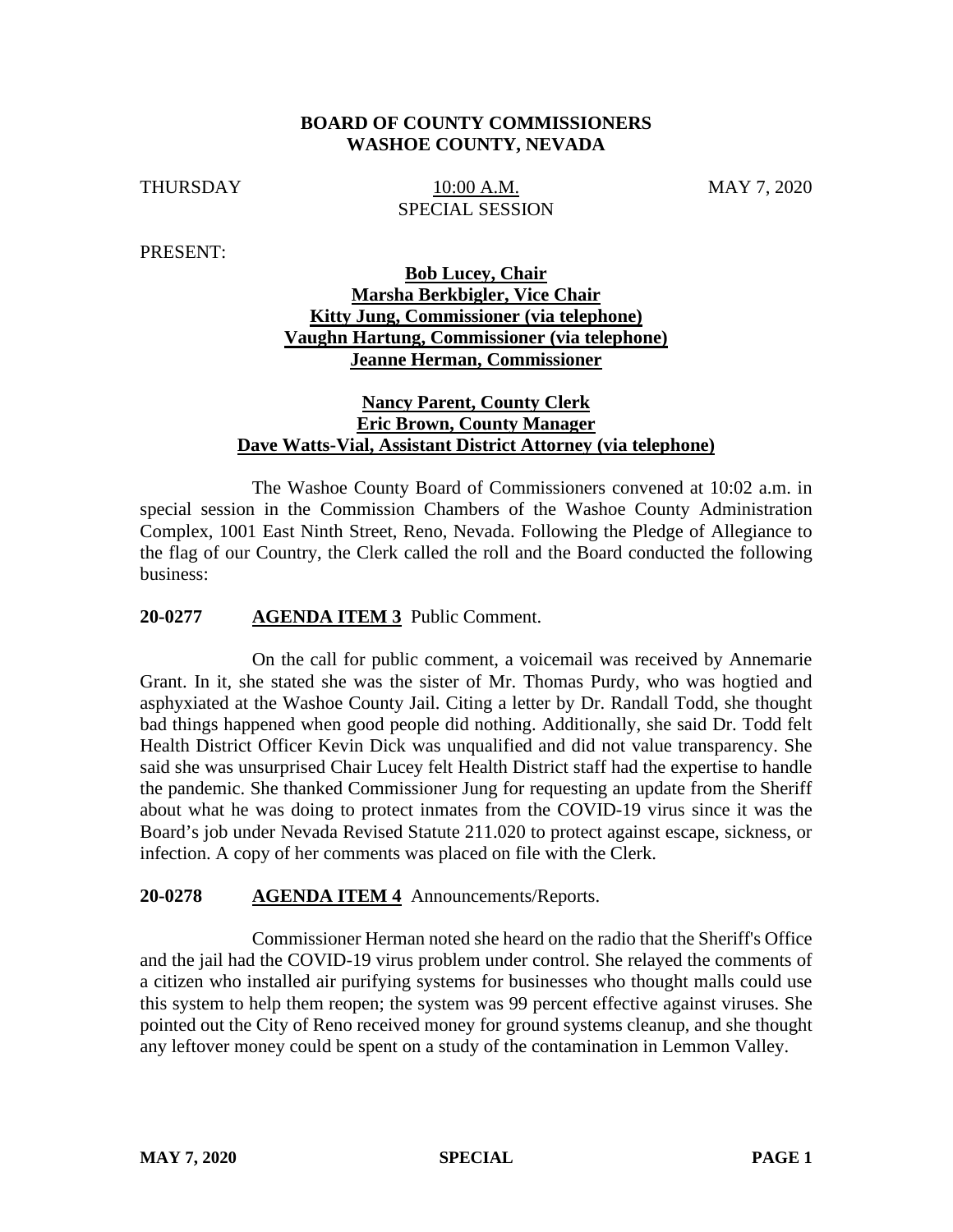**20-0279 AGENDA ITEM 5** Discussion and possible reconsideration, based on new developments in available medications for the treatment of COVID-19, of April 18, 2020, direction to the Washoe County District Attorney's Office to file an amicus (or similar) legal brief on behalf of the county in support of the Nevada Osteopathic Medical Association's (NOMA) and Dr. Bruce Fong's legal challenge to the Nevada State Board of Pharmacy's (BOP) March 23, 2020, emergency regulation banning chloroquine and hydroxychloroquine prescriptions for the treatment of COVID-19 except in cases of hospitalization. An amicus brief is a document submitted by a nonparty to a lawsuit that is intended to outline legal arguments and authorities for the benefit of the Court in ruling on the legal issues involved. NOMA presented its challenge by letter to the BOP on April 9, 2020, asking it to pass upon the validity of the regulation pursuant to NRS 233B.110 and asserting its invalidity on various statutory and constitutional grounds. NOMA's challenge seeks to allow licensed healthcare providers to prescribe these medications to treat people with COVID-19 regardless of hospitalization. (All Commission Districts.)

Chair Lucey indicated it was his decision to bring this topic to the Board of County Commissioners (BCC), but the COVID-19 (C19) pandemic was a rapidly changing situation. The initial intent was to protect the doctor/patient relationship and provide residents with the ability to receive treatment with their providers as they saw fit. He stated things had changed. He pointed out this never had anything to do with politics. With the addition of remdesivir and other treatment plans, he felt it prudent for the BCC to reconsider the amicus brief. He felt the State of Nevada and the Governor's Office had done everything in their power to address the C19 crisis. He praised the State for working with Washoe County on this brief.

Vice Chair Berkbigler stated she did not care what the President thought on this issue; her position was about respecting patient dignity and privacy. She thought healthcare issues should be between patients and doctors and they should not be political issues. She believed there would be less hoarding if drugs were obtained under a doctor's supervision. Even though that was why she initially supported the amicus brief, she subsequently learned new details that made her unhappy with the decision, and she recommended the Board change its stance on the brief.

Commissioner Hartung agreed with Vice Chair Berkbigler that it was about physicians' rights, but it had become politicized. He thought it was prudent to pull the amicus brief because it had turned into something that was never intended.

Commissioner Jung requested direction from the District Attorney's Office about what she did in her role as Commissioner. Additionally, she felt an item establishing a policy about when the County should ever file an amicus brief needed to come back to the BCC as soon as possible. She thought this could provide guidance for the Board. She said she did not recall ever supporting an amicus brief. She acknowledged this was a topic that needed a Board vote and the majority would rule.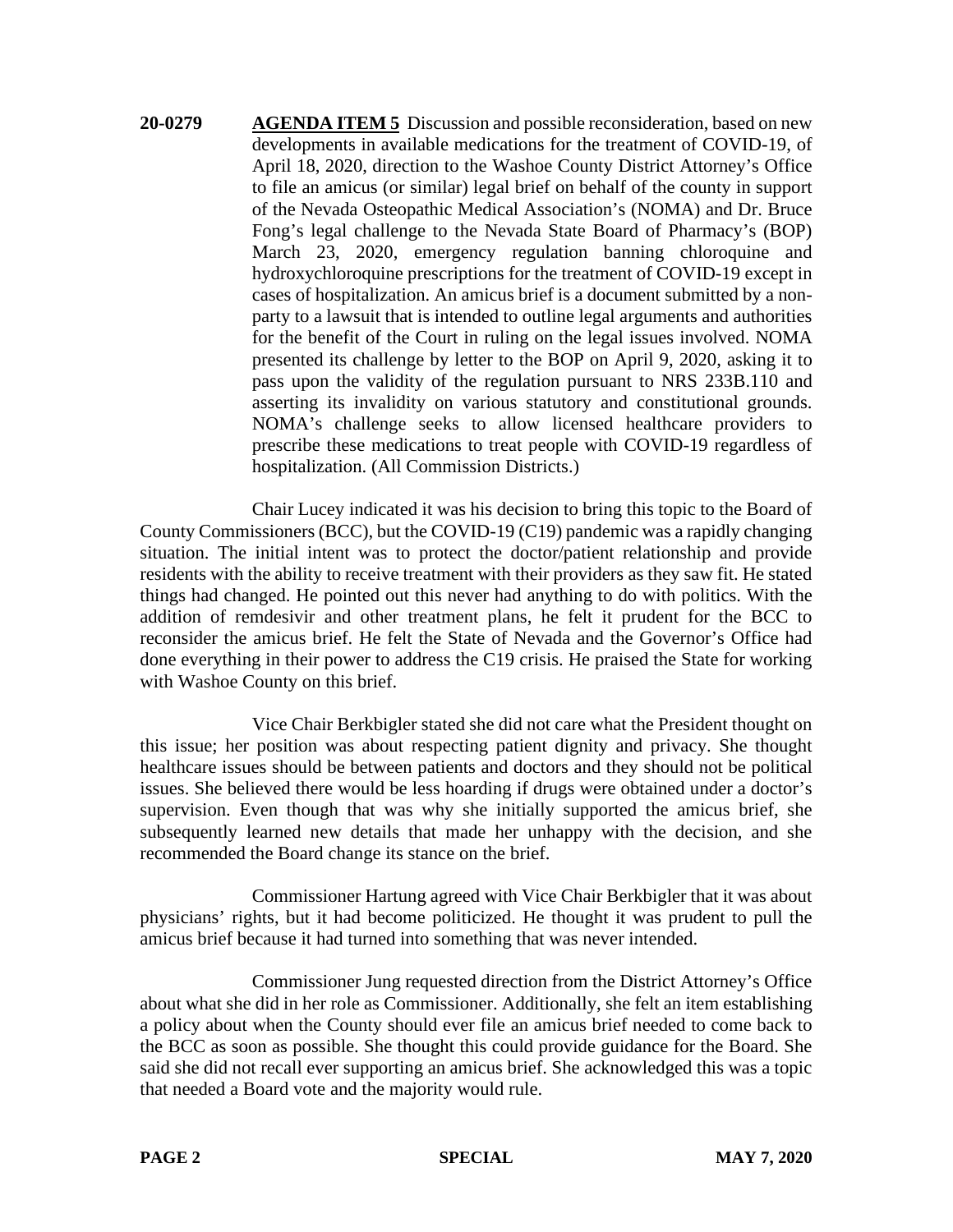Chair Lucey reiterated the C19 situation was evolving daily. He noted the press releases from the Washoe County Health District illustrated that hospitals were not yet at capacity. The initial intent was to protect those facilities so costs would not be impactful to the County; so far costs had not risen. Dr. Reka Danko from the Health District had informed him that most treatments, including hydroxychloroquine and chloroquine, were not being recommended by the Centers for Disease Control and Prevention (CDC) or utilized at hospitals. While the BCC was concerned about ensuring decisions were kept between doctors and patients, he felt like it was no longer an issue because of the availability of many treatments.

Commissioner Herman stated she was not aware of any changes. She emphasized the importance of the doctor/patient relationship and doctors' right to make recommendations for their patients. She felt the item should be brought back at another meeting because the Board did not have the legal advice they needed to change their minds.

Chair Lucey pointed out setting up alternate care sites would have resulted in costs but, since there had not been a surge in C19 cases, he did not see a reason to move forward with the amicus brief. He mentioned it would need to be decided today and he moved that the Board remove its consideration for filing an amicus brief and remove itself from any challenges of the Pharmacy Board in the way of NOMA.

Citing Rule 7.3 established for the BCC in 2017, Assistant District Attorney David Watts-Vial stated a motion to reconsider any action by the Commission could be made at the same meeting as the original action or the next regularly scheduled meeting, as long as it was within 25 days of the meeting where the original action was taken. The motion to reconsider had to be made by a Commissioner who voted on the prevailing side of the motion, but it could be seconded by any member of the BCC.

Chair Lucey clarified his motion was for the Board to remove its support for the consideration of filing an amicus brief supporting the NOMA lawsuit against the Pharmacy Board. It was seconded by Vice Chair Berkbigler.

There was no response to the call for public comment.

Commissioner Jung believed all leaders, particular those responsible for half a million people, had the right to change their minds. She felt this should be applauded and respected, not considered shameful. She looked for this attribute in leaders and thought this was often lost in local and national politics. She praised the Chair, the Vice Chair, and the rest of the Board, saying she would vote in the affirmative.

On motion by Chair Lucey, seconded by Vice Chair Berkbigler, which motion duly carried on a 4-1 vote with Commissioner Herman voting "no", it was ordered that the Board remove its support for the consideration of filing an amicus brief supporting the NOMA lawsuit against the Pharmacy Board.

\* \* \* \* \* \* \* \* \* \* \*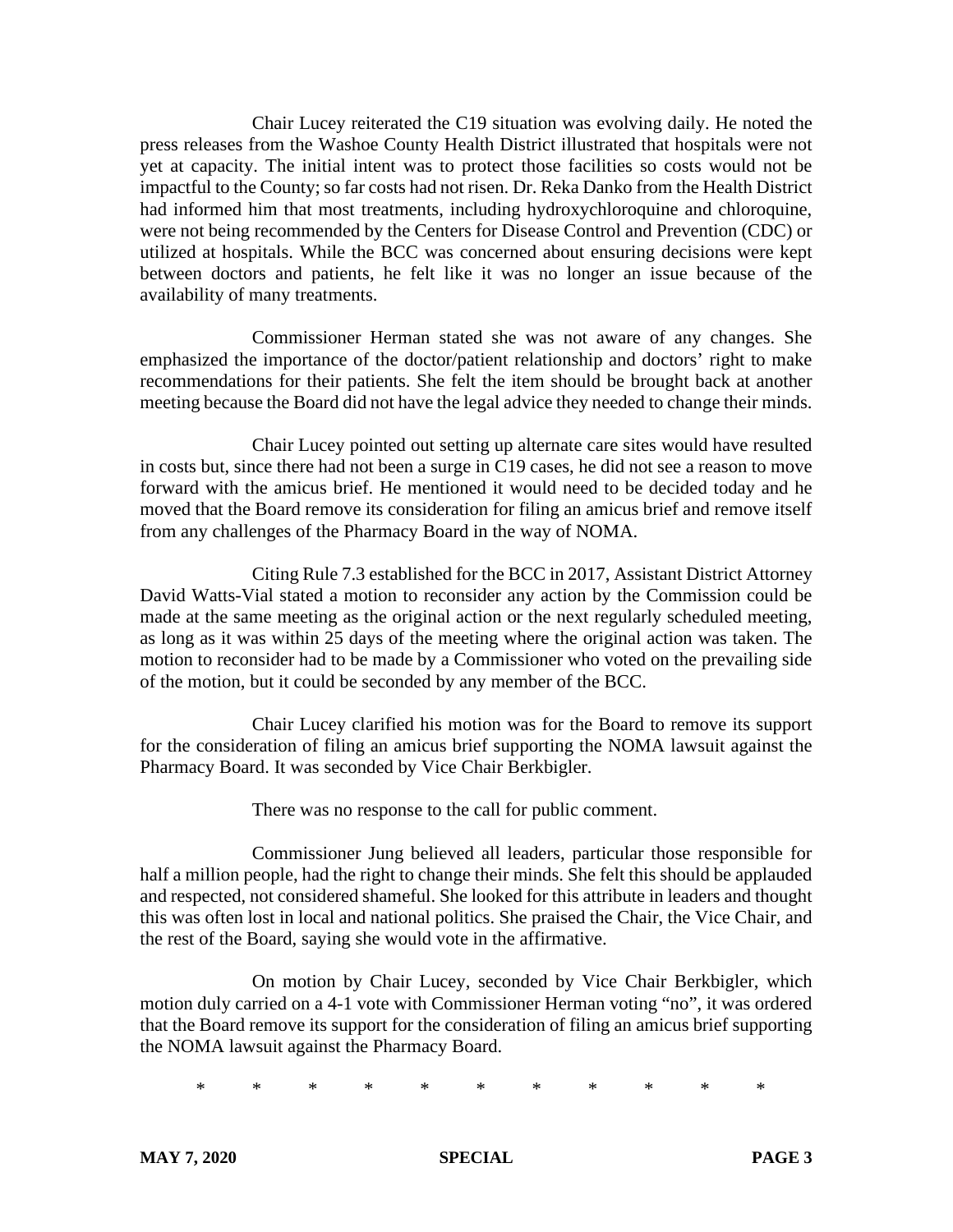Chair Lucey stated Agenda Item 6 would be pulled because the Board did not have the ability to hear the item. It would come back to the Board at a later time if necessary.

**20-0280 AGENDA ITEM 7** Update on Washoe County's COVID-19 Road to Recovery – Presentation, update, and discussion on the County's response to COVID 19, and the Governor's Roadmap to Recovery, and possible action or direction to staff on proceeding into Phase 1 of the Recovery, led by County Manager Eric Brown and County Commissioner Vaughn Hartung.

County Manger Eric Brown said he had anticipated receiving direction from Governor Steve Sisolak before this item, but the Governor's press conference was not scheduled until later in the day. Because of that, this presentation would not go into as great a depth as planned. He emphasized the Board of County Commissioners was actively engaged with the Governor's Office and stakeholders in other jurisdictions to consider how to reopen northern Nevada in conformance with the Centers for Disease Control and Prevention's guidance regarding social distancing and sanitation. He praised Chair Lucey's leadership, saying the Chair worked with the State's Local Empowerment Advisory Panel in developing guidelines for reopening, and Commissioner Hartung for his work with regional stakeholders to ensure benefits to businesses and the safety of the public. He thanked Assistant County Managers Dave Solaro and Kate Thomas for their involvement in listening to the needs of the community.

Chair Lucey thanked Mr. Brown for his tireless work to ensure the County was prepared both from a business standpoint and with regard to the safety of employees. He said Mr. Brown performed with grace and balance, and he thanked the Manager for his support, leadership, and calming demeanor.

Commissioner Hartung thanked Chair Lucey, Mr. Brown, Ms. Thomas, and Mr. Solaro, as well as Management Analyst Bojana Vujeva, Senior Environmental Health Specialist Jeffrey Brasel, the Reno and Sparks City Councils, and the other Commissioners. He described the effort to ensure public health and safety while keeping businesses viable as a Herculean lift; not allowing businesses to reopen would cause them to fail and hurt employees. He stated the goal was to apply methodologies used for essential businesses to non-essential businesses, and he was hopeful the Governor would speak about those methodologies in his address.

Chair Lucey agreed all Commissioners participated in this effort by answering citizen calls and speaking with colleagues at the Cities. He emphasized that all elected officials in the region were concerned with the safety and wellness of the 480,000 citizens who resided within Washoe County. Additionally, they were concerned with ensuring businesses survived any economic outfall that resulted from the COVID-19 (C19) pandemic. He said he looked forward to the Governor's comments, adding the Governor was receptive to discussions by the County, the Cities, and other associations across the state. He thanked the Governor for his leadership and underscored the challenge of the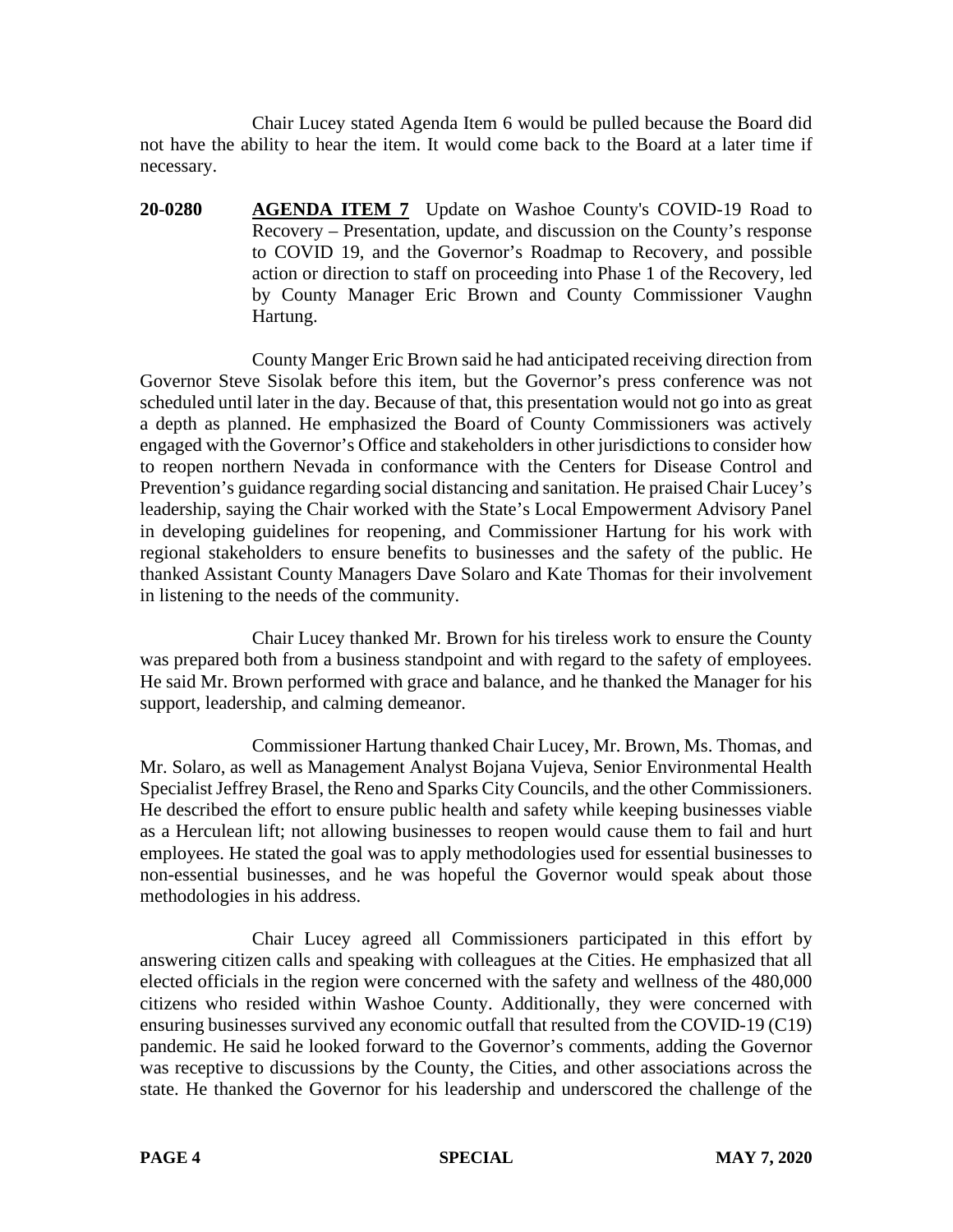decisions the Governor had to make. He hoped to have information to disseminate soon after the press conference.

Commissioner Hartung thanked the family members of the Manager, the Commissioners, the Reno and Sparks Council Members, and the Governor for enduring the process.

Vice Chair Berkbigler thanked front-line firefighters and law enforcement personnel from the three local jurisdictions and throughout the state. She pointed out Gerlach, Incline Village, and Crystal Bay were inundated with visitors from California, but residents were still being kept safe. She lauded Sheriff Darin Balaam for controlling the traffic in Incline Village, as well as the Health District and the National Guard for their work.

Commissioner Jung echoed the comments made by other Commissioners and thanked all essential Washoe County staff who continued to work without the salaries of law enforcement officers or firefighters. She thanked everyone who worked in janitorial and food services. She requested that Congressman Mark Amodei or one of his staff members attend a meeting or provide an update regarding C19. She expressed frustration that local governments needed to put up money for disasters and hope to get reimbursed by the Federal Emergency Management Agency (FEMA) instead of receiving the money up front and having the local governments reimburse FEMA. She asked for an update about FEMA reimbursements from prior years as well a discussion on the federal policy. She reminded her constituents that they managed their own risk every day before C19 and they knew how to keep people safe. She encouraged them to use the data wisely and do everything to minimize their risk, offering to help anyone who did not know how to do so. She thanked Mr. Brown for his work and offered to help him and the Commissioners.

Commissioner Herman echoed everyone's comments and noted people understood the seriousness of the situation. She thanked the citizens, mentioning they suffered more than the Board knew with losses of jobs and businesses. Even with that, the citizens followed the rules and distanced themselves. She called them heroes for giving up a lot.

There was no response to the call for public comment.

**20-0281 AGENDA ITEM 8** Possible Closed Session for the purpose of discussing labor negotiations with Washoe County and Truckee Meadows Fire Protection District per NRS 288.220.

Chair Lucey stated there was a need for a closed labor session. The Board of County Commissioners meeting would adjourn at the conclusion of the closed session.

There was no public comment on this item.